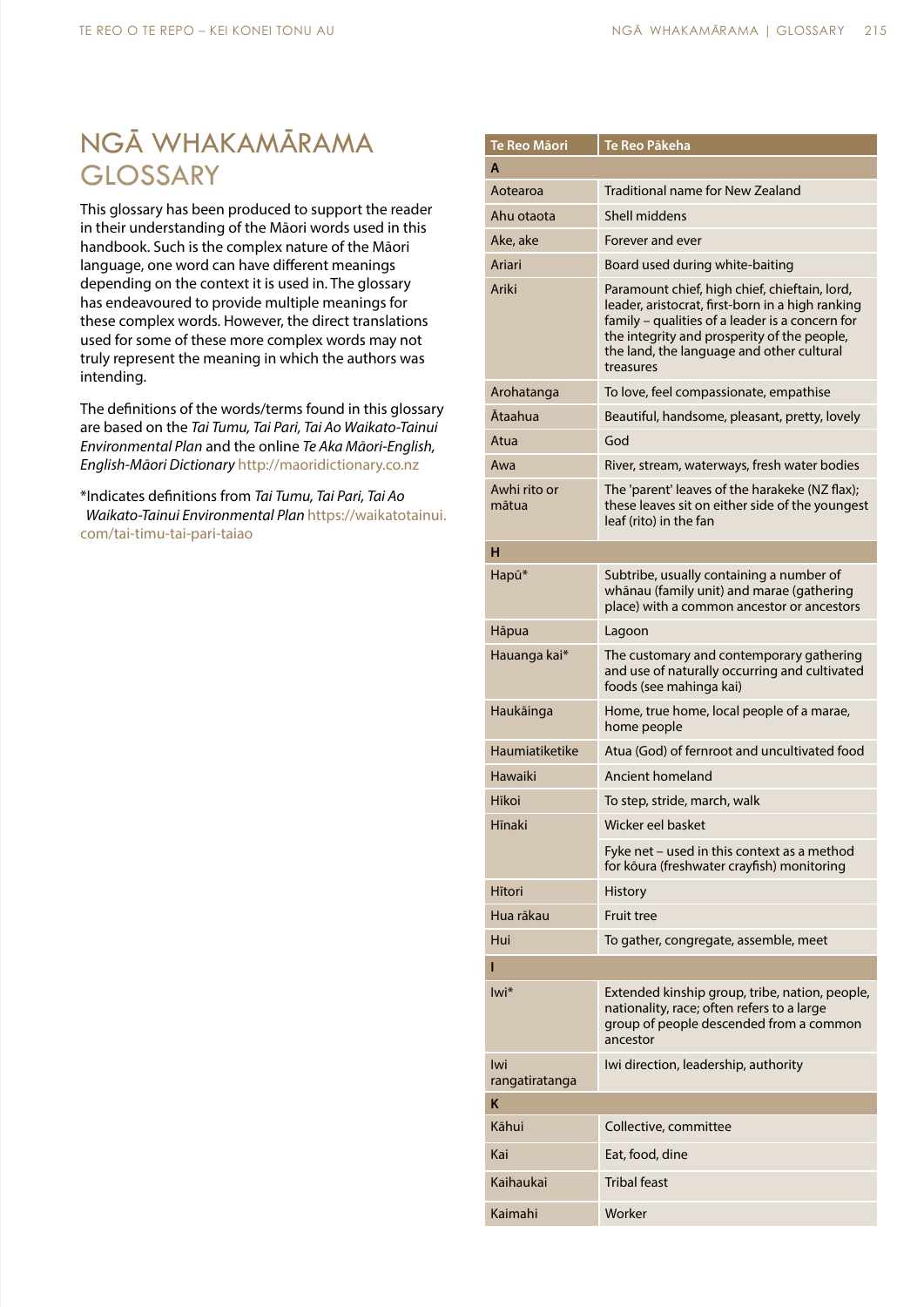| Kāinga                    | Home, settlement, residence                                                                                                                                                                     |  |
|---------------------------|-------------------------------------------------------------------------------------------------------------------------------------------------------------------------------------------------|--|
| Kairongoā                 | <b>Medicinal practitioner</b>                                                                                                                                                                   |  |
| Kaitiaki*                 | Caregiver, caretaker, guardian, the role<br>of protecting and nurturing the mauri of<br>all things and the surrounding inanimate<br>environment                                                 |  |
| Kaitiakitanga*            | The exercise of kaitiaki (guardian) roles and<br>responsibilities. The exercise recognises the<br>intricate balance and integral relationship<br>between all natural resources                  |  |
|                           | Sustainable resource management                                                                                                                                                                 |  |
| Kaka                      | Traditional form of the scoop net used to<br>harvest whitebait on the lower Waikato River                                                                                                       |  |
| Kanohi ki te<br>kanohi    | Face to face, in person, in the flesh                                                                                                                                                           |  |
| Kāo                       | No - used only as a negative answer to a<br>question                                                                                                                                            |  |
| Kapa haka                 | Māori performing group                                                                                                                                                                          |  |
| Kapua                     | Cloud, bank of clouds                                                                                                                                                                           |  |
| Karakia                   | To recite ritual chants, say grace, pray, recite a<br>prayer, chant                                                                                                                             |  |
| Karanga                   | Formal call, ceremonial call, welcome call; a<br>ceremonial call of welcome to visitors onto a<br>marae (gathering place), or equivalent venue,<br>at the start of a powhiri (welcome ceremony) |  |
|                           |                                                                                                                                                                                                 |  |
| Kaumātua*                 | Elders (male or female)                                                                                                                                                                         |  |
| Kaupapa                   | Topic, policy, matter of discussion, plan,<br>purpose, scheme, proposal, agenda,<br>programme, theme, issue, initiative                                                                         |  |
| Kaupapa Māori<br>research | An approach underpinned by Māori values;<br>generally utilised by researchers who are<br>Māori, and who are undertaking research<br>with, and for Māori                                         |  |
| Kāuta                     | Cooking shed, kitchen, cookhouse, house,<br>shack, lean-to                                                                                                                                      |  |
| Kawa                      | Protocols and customs                                                                                                                                                                           |  |
| Kawenata                  | Covenant, testament, charter, contract,<br>agreement, treaty - any undertaking that<br>binds parties in a permanent and morally<br>irrevocable relationship                                     |  |
| Kete                      | Handwoven basket                                                                                                                                                                                |  |
| Kīngitanga                | King Movement, developed in the 1850s, and<br>established to stop the loss of land, promote<br>Māori authority, maintain law and order, and<br>promote traditional values and culture           |  |
| Ki uta ki tai             | Recognising the connections across<br>landscape, people and ecosystems. Literally<br>translated as 'From the mountains to the sea'                                                              |  |
| Koere                     | Bracken fern bundles used for kõura<br>(freshwater crayfish) monitoring                                                                                                                         |  |

| Kōhanga                | A nursery for the young - used in this<br>handbook as a reference to the important<br>role of healthy ecosystems in the rearing of<br>important species from juvenile to adult                       |  |
|------------------------|------------------------------------------------------------------------------------------------------------------------------------------------------------------------------------------------------|--|
| Kōiwi                  | Human bones, corpse                                                                                                                                                                                  |  |
| Korapa awa             | A stop net made of shade cloth                                                                                                                                                                       |  |
| Kōrari                 | Generic term for the flowers of the harakeke<br>$(NZ$ flax)                                                                                                                                          |  |
| Körero                 | Conversation, discussion                                                                                                                                                                             |  |
| Koroneihana            | Coronation. The largest annual gathering of<br>followers of the Kingitanga (King movement),<br>celebrating the anniversary of the anointing<br>of the Māori King or Queen                            |  |
| Korowai                | Cloak                                                                                                                                                                                                |  |
| Kōwhaiwhai             | Painted scroll ornamentation - commonly<br>used on meeting house rafters                                                                                                                             |  |
| <b>Kuia</b>            | Elder woman                                                                                                                                                                                          |  |
| M                      |                                                                                                                                                                                                      |  |
| Mahau                  | Porch of the meeting house                                                                                                                                                                           |  |
| Mahi                   | Work, job, employment, trade (work),<br>practice, occupation, activity, exercise,<br>operation, function                                                                                             |  |
| Mahinga kai            | Customary and contemporary gathering<br>and use of naturally occurring and cultivated<br>foods                                                                                                       |  |
| Mahinga mātaitai       | Customary seafood gathering site, shellfish<br>bed                                                                                                                                                   |  |
| Maimai aroha           | Lament, expression or token of<br>affection                                                                                                                                                          |  |
| Mahi toi               | Artwork                                                                                                                                                                                              |  |
| Māmā                   | Mother                                                                                                                                                                                               |  |
| Mana                   | Authority, spiritual authority, protective<br>power and prestige                                                                                                                                     |  |
| Manaakitanga           | The provision of sustenance, care, and<br>support, particularly in the hospitality shown<br>to manuhiri                                                                                              |  |
| Manaaki tāngata        | To show support and hospitality                                                                                                                                                                      |  |
| Mana motuhake          | Separate identity, autonomy, self-<br>government, self-determination,<br>independence, sovereignty, authority - mana<br>(authority) through self-determination and<br>control over one's own destiny |  |
| Mana<br>whakahaere     | The exercise of rights and responsibilities to<br>ensure that the balance and mauri (life force)<br>of the rohe (area) is maintained                                                                 |  |
| Mana whenua            | The tāngata whenua (Indigenous people)<br>group or groups with primary mana<br>whakahaere (rights and responsibilities) over<br>an area                                                              |  |
| Manuhiri,<br>manuwhiri | Visitor, guest                                                                                                                                                                                       |  |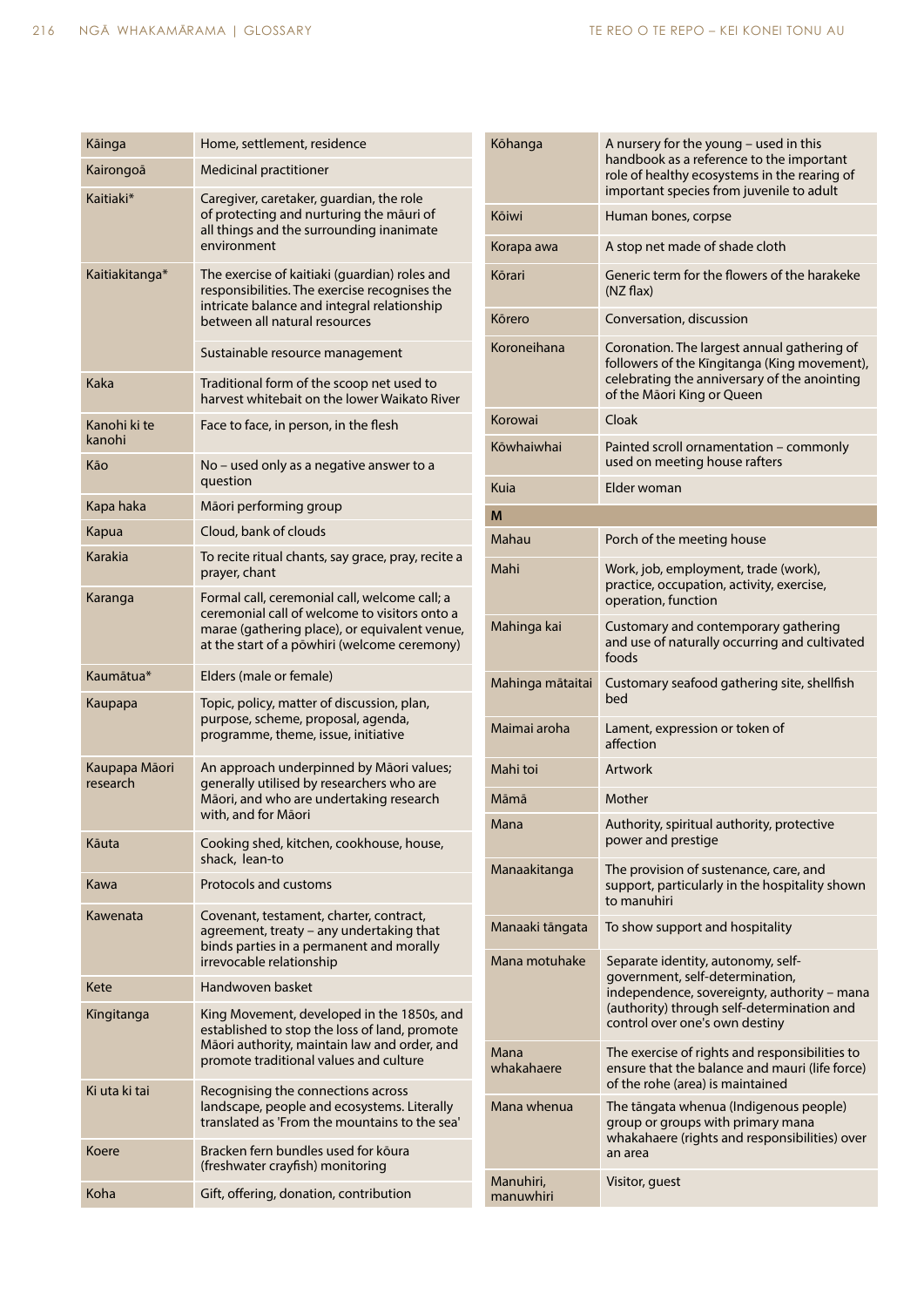| Māori                | Indigenous New Zealander, indigenous<br>person of Aotearoa New Zealand                                                                                                                                                                                                                                                                                                                                                                                                                                                                             |  |  |
|----------------------|----------------------------------------------------------------------------------------------------------------------------------------------------------------------------------------------------------------------------------------------------------------------------------------------------------------------------------------------------------------------------------------------------------------------------------------------------------------------------------------------------------------------------------------------------|--|--|
| Marae*               | Traditional and contemporary gathering<br>places that may contain a wharenui (meeting<br>house), wharekai (dining room), wharepaku<br>(ablution block), whare (other houses or<br>structures); may also include a papakāinga<br>(communal Māori land)                                                                                                                                                                                                                                                                                              |  |  |
|                      | In Māori society, the marae is a place where<br>the culture can be celebrated, where the<br>Māori language can be spoken, where<br>intertribal obligations can be met, where<br>customs can be explored and debated, where<br>family occasions such as birthdays can be<br>held, and where important ceremonies, such<br>as welcoming visitors or farewelling the<br>dead (tangihanga), can be performed. Like<br>the related institutions of old Polynesia, the<br>marae is a wāhi tapu (sacred place) which<br>carries great<br>cultural meaning |  |  |
| Māra kai             | A place where food is grown, often used in<br>reference to the more contemporary version<br>of a vegetable garden                                                                                                                                                                                                                                                                                                                                                                                                                                  |  |  |
| Maramataka           | Planting and fishing calendar                                                                                                                                                                                                                                                                                                                                                                                                                                                                                                                      |  |  |
| Maro kuta            | Small loincloth worn by women, made from<br>kuta (giant spike rush)                                                                                                                                                                                                                                                                                                                                                                                                                                                                                |  |  |
| Mātaitai             | Seafood, shellfish                                                                                                                                                                                                                                                                                                                                                                                                                                                                                                                                 |  |  |
| Mātai tuarangi       | Cosmology                                                                                                                                                                                                                                                                                                                                                                                                                                                                                                                                          |  |  |
| Matariki             | Pleiades, the Seven Sisters - an open cluster<br>of many stars in the constellation Taurus, with<br>at least six stars visible to the naked eye                                                                                                                                                                                                                                                                                                                                                                                                    |  |  |
| Mātauranga           | Knowledge, wisdom, understanding                                                                                                                                                                                                                                                                                                                                                                                                                                                                                                                   |  |  |
| Mātauranga<br>Māori* | Traditional and contemporary Māori<br>knowledge, knowledge systems and<br>knowledge bases. This includes the body of<br>knowledge originating from Māori ancestors,<br>including Māori worldview and perspectives,<br>Māori creativity, and cultural and spiritual<br>practices. As an organic and living knowledge<br>base, mātauranga Māori is ever growing<br>and expanding                                                                                                                                                                     |  |  |
| Mātua                | Parents                                                                                                                                                                                                                                                                                                                                                                                                                                                                                                                                            |  |  |
| Maunga               | Mountain                                                                                                                                                                                                                                                                                                                                                                                                                                                                                                                                           |  |  |
| Mau rākau            | Wielding of weapons                                                                                                                                                                                                                                                                                                                                                                                                                                                                                                                                |  |  |
| Mauri*               | Life force. Some hold the view that both<br>animate and inanimate objects have mauri                                                                                                                                                                                                                                                                                                                                                                                                                                                               |  |  |
| Mita                 | Pronunciation, sound of a language distinct<br>to a hapū (subtribe) or iwi (tribe) when<br>compared to others from other rohe (areas)                                                                                                                                                                                                                                                                                                                                                                                                              |  |  |
| Moana                | Sea, ocean, large lake                                                                                                                                                                                                                                                                                                                                                                                                                                                                                                                             |  |  |
| Moko kauae           | Traditional female facial tattoo                                                                                                                                                                                                                                                                                                                                                                                                                                                                                                                   |  |  |
| Mokopuna             | Descendant, grandchild                                                                                                                                                                                                                                                                                                                                                                                                                                                                                                                             |  |  |
| Mōteatea             | Lament, traditional chant                                                                                                                                                                                                                                                                                                                                                                                                                                                                                                                          |  |  |

| Motu             | Island, country                                                                                                             |  |
|------------------|-----------------------------------------------------------------------------------------------------------------------------|--|
| Muka             | Fibre inside the leaf of the harakeke (NZ flax)<br>highly valued for its strength                                           |  |
| N                |                                                                                                                             |  |
| Ngā atua wāhine  | Founding female elements, female Gods                                                                                       |  |
| Ngahere          | Bush, forest                                                                                                                |  |
| Ngā mihi         | Acknowledgements                                                                                                            |  |
| Ngāti            | Prefix for a tribal group                                                                                                   |  |
| Nohoanga         | Dwelling place, abode                                                                                                       |  |
| O                |                                                                                                                             |  |
| Oriori           | Lullaby                                                                                                                     |  |
| P                |                                                                                                                             |  |
| Pā               | Inhabitants of a fortified place                                                                                            |  |
|                  | Large groupings of plants valued by Māori<br>weavers, e.g. pā harakeke, pā kuta, pā raupō                                   |  |
| Pae pae          | Dredge net used for koura (freshwater<br>crayfish) monitoring                                                               |  |
| Paimārire        | Christian faith still practiced by Waikato<br>Māori                                                                         |  |
| Pāke             | Cape                                                                                                                        |  |
| Pāke kuta        | Cape made from kuta (giant spike sedge,<br>Eleocharis sphacelata)                                                           |  |
| Papakāinga       | Original home, home base, village,<br>communal Māori land                                                                   |  |
| Papatipu rūnanga | Uphold the mana (authority) of Ngai Tahu<br>(South Island tribal group) people over the<br>land, sea, and natural resources |  |
| Papatūānuku      | Earth, Earth mother and wife of rangi-nui -<br>all living things originate from them                                        |  |
| Paru             | Muds valued by Māori weavers for their<br>dyeing properties                                                                 |  |
| Pā tuna          | Eel weir, weir for catching eels                                                                                            |  |
| Pēpe             | Baby, infant                                                                                                                |  |
| Pepeha           | Formulaic expression, saying of the ancestors                                                                               |  |
| Piupiu           | Woven garment                                                                                                               |  |
| Poho             | Chest                                                                                                                       |  |
| Poi              | Lightweight ball on a string of varying length<br>that is swung or twirled rhythmically to sung<br>accompaniment            |  |
|                  | Poi dance - songs performed in which<br>the poi is swung in various movements to<br>accompany the singing                   |  |
| Pōtae            | Hat                                                                                                                         |  |
| Pōtae taua       | Mourning cap or wreath                                                                                                      |  |
| Pōtiki           | Youngest child                                                                                                              |  |
| Pou              | Post, pole, pillar                                                                                                          |  |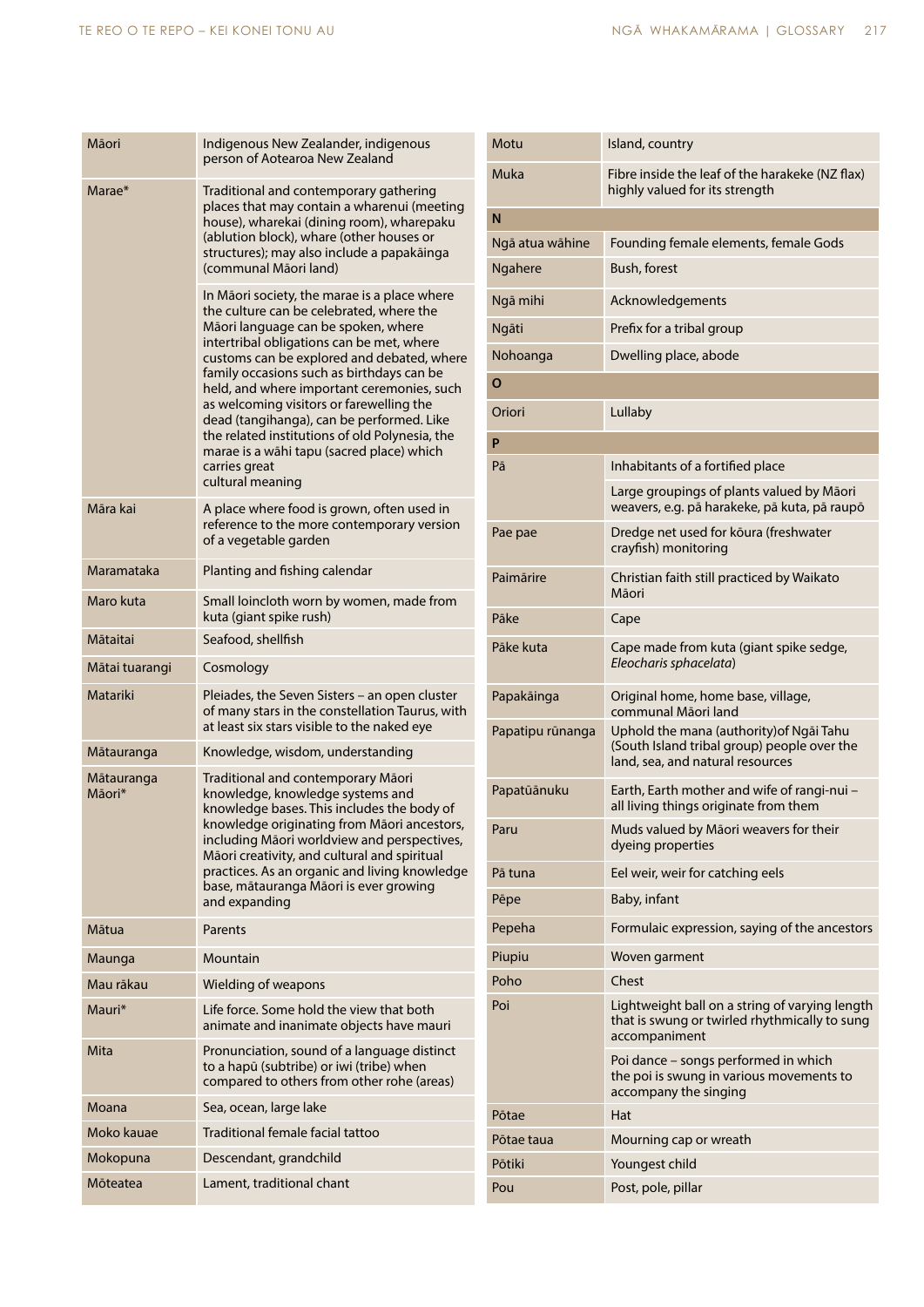| Poukai         | King movement gathering – hui (gathering)<br>held on marae (gathering place) where<br>people who support the Kingitanga (King<br>movement) demonstrate their loyalty,<br>contribute to funds, and discuss movement<br>affairs                                                                                                                                                                                      |  |
|----------------|--------------------------------------------------------------------------------------------------------------------------------------------------------------------------------------------------------------------------------------------------------------------------------------------------------------------------------------------------------------------------------------------------------------------|--|
| Pōwhiri        | Welcome ceremony on a marae                                                                                                                                                                                                                                                                                                                                                                                        |  |
| Puku           | Stomach                                                                                                                                                                                                                                                                                                                                                                                                            |  |
| Puna           | Spring, well, pool                                                                                                                                                                                                                                                                                                                                                                                                 |  |
| Puna kauhoe    | Swimming holes                                                                                                                                                                                                                                                                                                                                                                                                     |  |
| Pūrākau        | Mythology, ancient legend, story                                                                                                                                                                                                                                                                                                                                                                                   |  |
| Pūtajao        | Science                                                                                                                                                                                                                                                                                                                                                                                                            |  |
| R              |                                                                                                                                                                                                                                                                                                                                                                                                                    |  |
| Rākau          | Tree, stick, timber, wood, spar, mast, plant                                                                                                                                                                                                                                                                                                                                                                       |  |
| Rama kõura     | Hand nets                                                                                                                                                                                                                                                                                                                                                                                                          |  |
| Rangahau       | Research                                                                                                                                                                                                                                                                                                                                                                                                           |  |
| Rangatahi      | Youth, younger generation                                                                                                                                                                                                                                                                                                                                                                                          |  |
| Rangatira      | Chief (male or female), chieftain (male or<br>female), master, mistress, boss, supervisor,<br>employer, landlord, owner, proprietor. The<br>qualities of a leader are of concern to the<br>integrity and prosperity of the people,<br>the land, the language, and other cultural<br>treasures (e.g. oratory and song poetry);<br>an aggressive and sustained response to<br>outside forces that may threaten these |  |
| Rangatiratanga | Chieftainship, right to exercise authority,<br>chiefly autonomy,<br>chiefly authority, ownership, leadership of a<br>social group, domain of the rangatira (chief),<br>attributes of a chief                                                                                                                                                                                                                       |  |
| Rangi-nui      | Atua (God) of the sky and husband of<br>Papatūānuku (Earth mother)                                                                                                                                                                                                                                                                                                                                                 |  |
| Raranga        | To weave                                                                                                                                                                                                                                                                                                                                                                                                           |  |
| Raupatu        | Confiscation, conquered, overcome. Often<br>used in relation to forceful land acquisition                                                                                                                                                                                                                                                                                                                          |  |
| Repo           | Swamp, bog, marsh                                                                                                                                                                                                                                                                                                                                                                                                  |  |
| Reporepo       | Swamp                                                                                                                                                                                                                                                                                                                                                                                                              |  |
| Ringatoi       | Artist                                                                                                                                                                                                                                                                                                                                                                                                             |  |
| Ringawera      | Kitchen workers                                                                                                                                                                                                                                                                                                                                                                                                    |  |
| Ritenga        | Custom, customary practice, habit, practice,<br>resemblance, implication                                                                                                                                                                                                                                                                                                                                           |  |
| Rito           | Growing shoot of the harakeke<br>(NZ flax)                                                                                                                                                                                                                                                                                                                                                                         |  |
| Rohe           | District, area, territory, vicinity, region (see<br>takiwā)                                                                                                                                                                                                                                                                                                                                                        |  |
| Rongoā Māori   | Traditional medicine, remedy                                                                                                                                                                                                                                                                                                                                                                                       |  |
| Rongoā rākau   | Traditional medicinal plants                                                                                                                                                                                                                                                                                                                                                                                       |  |
| Rongo mā Tāne  | Atua (God) of the kūmara and cultivated<br>food                                                                                                                                                                                                                                                                                                                                                                    |  |

| Rōpū             | Group, party of people, company, gang,<br>association, entourage, committee,<br>organisation                                                                                                                                                                                                                                                                              |  |
|------------------|---------------------------------------------------------------------------------------------------------------------------------------------------------------------------------------------------------------------------------------------------------------------------------------------------------------------------------------------------------------------------|--|
| Rua              | Storage pit                                                                                                                                                                                                                                                                                                                                                               |  |
| Rūnanga          | Tribal council, iwi authority                                                                                                                                                                                                                                                                                                                                             |  |
| т                |                                                                                                                                                                                                                                                                                                                                                                           |  |
| Takiwā           | District, area, territory, vicinity, region<br>(see rohe)                                                                                                                                                                                                                                                                                                                 |  |
| Take             | Topic, subject, matter, issue, concern                                                                                                                                                                                                                                                                                                                                    |  |
| <b>Taiao</b>     | Earth, natural world, environment                                                                                                                                                                                                                                                                                                                                         |  |
| Tā moko          | <b>Traditional tattoo</b>                                                                                                                                                                                                                                                                                                                                                 |  |
| Tā moko uhi      | Chisel for traditional tattoo                                                                                                                                                                                                                                                                                                                                             |  |
| Tāngata tiaki    | Caregiver, caretaker, guardian, the role<br>of protecting and nurturing the mauri of<br>all things and the surrounding inanimate<br>environment. See also kaitiaki                                                                                                                                                                                                        |  |
| Tangata whenua*  | Local people, hosts, Indigenous people -<br>Māori and their whānau (families), hapū<br>(subtribe), iwi (tribe) that whakapapa, or<br>have genealogical connections, back to<br>the land by virtue of first or primary<br>occupation of the land by ancestor(s)<br>through a variety of mechansims such<br>as maintaining ahi kā roa (long term<br>occupation) or conquest |  |
| Tangaroa         | Atua (God) of the sea and fish                                                                                                                                                                                                                                                                                                                                            |  |
| Tangi/tangihanga | Funeral                                                                                                                                                                                                                                                                                                                                                                   |  |
| Tāne mahuta      | Atua (God) of the forests and birds                                                                                                                                                                                                                                                                                                                                       |  |
| Taniwha          | Water spirit, powerful creature, leader, chief                                                                                                                                                                                                                                                                                                                            |  |
| Taonga           | Treasure – applied to anything considered<br>to be of value including socially or culturally<br>valuable objects, resources, phenomenon,<br>ideas and techniques                                                                                                                                                                                                          |  |
| Taonga species   | Native birds, plants, and animals of cultural<br>significance                                                                                                                                                                                                                                                                                                             |  |
| Tāpau            | Floor mat (see also tuwhara)                                                                                                                                                                                                                                                                                                                                              |  |
| Tapu             | Sacred, prohibited, restricted - a<br>supernatural condition                                                                                                                                                                                                                                                                                                              |  |
| Tapu noa         | To be free from the extensions of tapu<br>(sacred), ordinary, unrestricted, void                                                                                                                                                                                                                                                                                          |  |
| <b>Taruke</b>    | Fern bundles used for koura (freshwater<br>crayfish) monitoring                                                                                                                                                                                                                                                                                                           |  |
| Taua             | War party                                                                                                                                                                                                                                                                                                                                                                 |  |
| Tau kōura        | Method of catching koura (freshwater<br>crayfish)                                                                                                                                                                                                                                                                                                                         |  |
| Tāwhirimātea     | Atua (God) of the winds, clouds, rain, hail,<br>snow and storms                                                                                                                                                                                                                                                                                                           |  |
| Te Ao Tūroa      | Earth, nature, natural world                                                                                                                                                                                                                                                                                                                                              |  |
| Te Ira Tāngata   | Humankind                                                                                                                                                                                                                                                                                                                                                                 |  |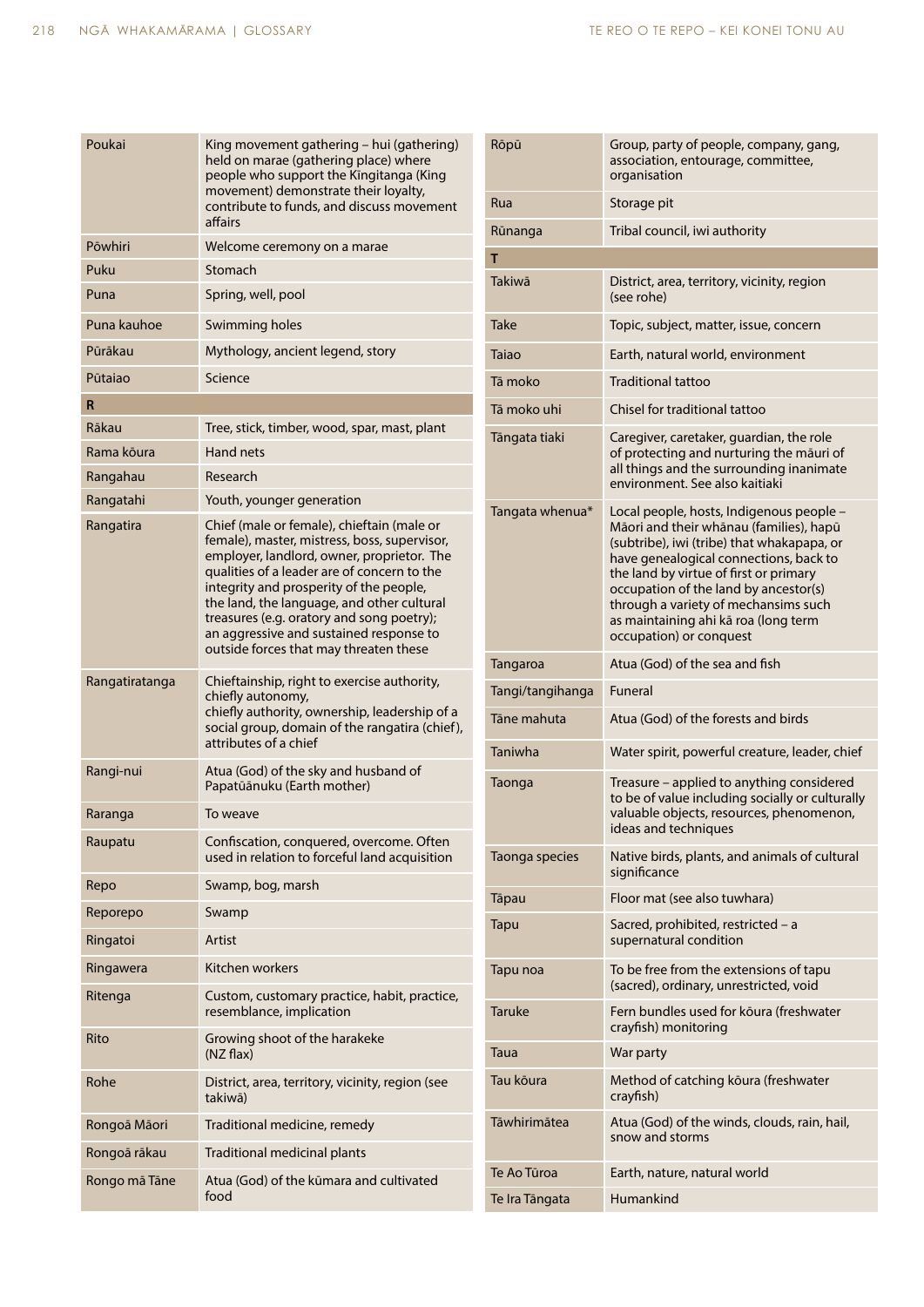Whakairo **Carving, sculpture, ornament with a pattern** 

| Te Ika-a-Māui       | North Island of New Zealand                                                                                                         | Whakapapa      | Genealogy, lineage, descent, layers of kin<br>relationships                                               |
|---------------------|-------------------------------------------------------------------------------------------------------------------------------------|----------------|-----------------------------------------------------------------------------------------------------------|
| Te Reo Māori        | Māori language                                                                                                                      |                | Connections between and within flora/fauna                                                                |
| Te Urutapu o Tāne   | The sacred realm of Tane                                                                                                            |                | species                                                                                                   |
| Te Wai Pounamu      | South Island of New Zealand                                                                                                         | Whakararu      | Frustrating, confusing, exasperating,<br>annoying, problem                                                |
| Te Waonui a Tāne    | Forest mythology                                                                                                                    | Whakatauākī    | Proverb, significant saying; where the person<br>who said it first is known                               |
| Tikanga             | The customary system of values and<br>practices that have developed over time<br>and are deeply embedded in the social<br>context   | Whakataukī     | Proverb, significant saying; where the person<br>who said it first, is not known                          |
| Tohu                | Sign, mark, symbol, indicators of an event                                                                                          | Whakaweku      | Fern bundles used for koura (freshwater<br>crayfish) monitoring                                           |
| Tohunga             | Chosen expert, healer                                                                                                               | Whānau*        | Family unit, not always immediate family,                                                                 |
| Tohunga<br>whakairo | Master carver                                                                                                                       |                | and may include those that are family by<br>marriage, adoption, fostering, or other close<br>relationship |
| Toi whenua          | Customary designation for hapū (subtribe)<br>holding ancestral rights to a particular area                                          | Whanaungatanga | Relationship, kinship, sense of family<br>connection                                                      |
| Tūmanako            | Hopes, dreams, desires                                                                                                              | Whānui*        | Broad, wide, extensive                                                                                    |
| Tūmatauenga         | Atua (God) of war                                                                                                                   | Whare          | House                                                                                                     |
| Tuna heke           | Downstream eel migration                                                                                                            | Whenua         | Land                                                                                                      |
| Tupuna/tūpuna       | Ancestor/ancestors                                                                                                                  | Whetūrangi     | To appear above the horizon (a star or the                                                                |
| Tupuna awa          | Ancestral river                                                                                                                     |                | moon)                                                                                                     |
| Tuwhara             | Floor mat (see also tāpau)                                                                                                          | Whitau         | Harakeke (NZ flax) fibre                                                                                  |
| $\cup$              |                                                                                                                                     |                |                                                                                                           |
| Uri                 | <b>Descendants</b>                                                                                                                  |                |                                                                                                           |
| W                   |                                                                                                                                     |                |                                                                                                           |
| Wāhi tapu           | Sacred site, sacred place                                                                                                           |                |                                                                                                           |
| Wai                 | Water                                                                                                                               |                |                                                                                                           |
| Waiora              | Healing waters                                                                                                                      |                |                                                                                                           |
| Waiata              | Song                                                                                                                                |                |                                                                                                           |
| Waikato-Tainui*     | People who descend from or affiliate to a<br>recognised Waikato-Tainui (tribal people of<br>the Waikato Region) marae, hapū, or iwi |                |                                                                                                           |
| Wairākau            | Medicinal tea                                                                                                                       |                |                                                                                                           |
| Wairua              | Spirit                                                                                                                              |                |                                                                                                           |
| Wairuatanga         | Spirituality                                                                                                                        |                |                                                                                                           |
| Waka taua           | War canoe                                                                                                                           |                |                                                                                                           |
| Wānanga             | Seminar, conference, forum, educational<br>seminar                                                                                  |                |                                                                                                           |
|                     | Tribal knowledge, lore, learning                                                                                                    |                |                                                                                                           |
| Wero                | Challenge                                                                                                                           |                |                                                                                                           |
| Whakaaro*           | Thought, opinion, plan, understanding, idea,<br>intention, gift                                                                     |                |                                                                                                           |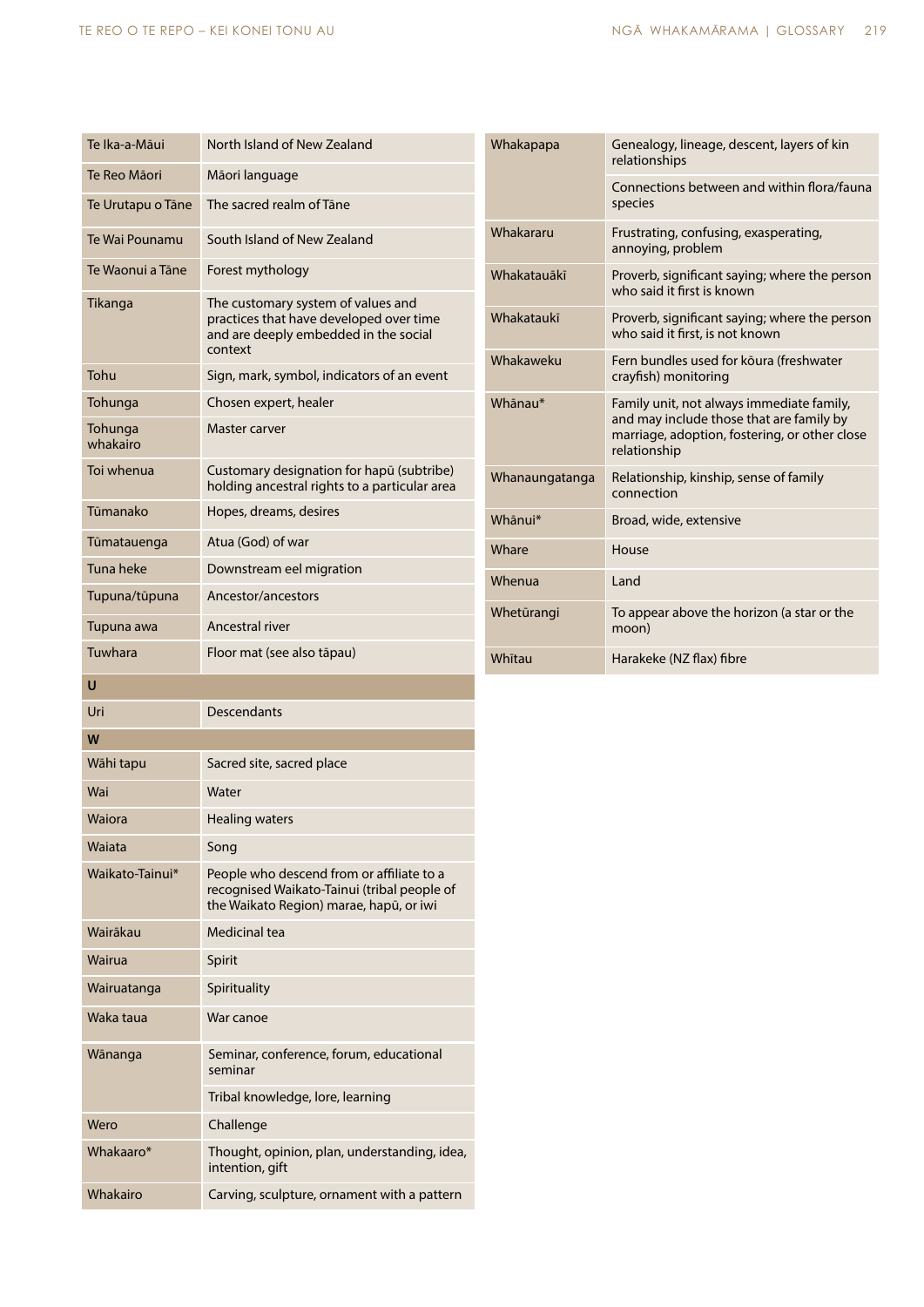## LIST OF FLORA AND FAUNA SPECIES

|                      | A sample of Māori name(s)        | <b>Common names</b>            | <b>Scientific Names</b>                              |
|----------------------|----------------------------------|--------------------------------|------------------------------------------------------|
| Ngā ika              | Īnanga, īnaka, karohi, karohe    | Whitebait, inanga              | Galaxias maculatus                                   |
| Fish                 | <b>Inanga</b>                    | Dwarf inanga                   | Galaxias gracilis                                    |
|                      | Kahawai                          | Kahawai                        | Arripis trutta                                       |
|                      | Kanae                            | Grey mullet                    | Mugil cephalus                                       |
|                      | Kōkopu                           | Banded kōkopu                  | Galaxias fasciatus                                   |
|                      |                                  | Giant kōkopu                   | Galaxias argenteus                                   |
|                      |                                  | Shortjaw kōkopu                | Galaxias postvectis                                  |
|                      | Kōaro                            | Climbing galaxias              | Galaxias brevipinnis                                 |
|                      |                                  | Shortjaw kōaro                 | Galaxias postvectis                                  |
|                      | Hauhau, waikaka                  | Brown mudfish                  | Neochanna spp.                                       |
|                      | Matamata,<br>Ngā karu o Matariki | Whitebait,<br>No. 1 whitebait  | Galaxias spp.                                        |
|                      | Morihana                         | Common gold fish               | Carrassius auratus                                   |
|                      | Piharau, kanakana                | Lamprey                        | Geotria australis                                    |
|                      | Porohe, karawaka                 | Common smelt,<br>cucumber fish | Retropinna retropinna                                |
|                      | Toitoi                           | Common bully                   | Gobiomorphus cotidianus                              |
|                      | Tunatuna                         | Glass eel                      | Anguilla spp.                                        |
|                      | Tuna                             | Long-fin eel                   | Anguilla dieffenbachii                               |
|                      |                                  | Short-fin eel                  | A. australis                                         |
|                      |                                  | Australian longfin eel         | A. reinhardtii                                       |
|                      |                                  | Brown bull-headed cat fish     | Amejurus nebulosus                                   |
|                      |                                  | <b>Bullies</b>                 | Gobiomorphus spp.                                    |
| Ngā mātaitai         | Kāeo, kākahi                     | Freshwater mussel              | Hyridella menziesii                                  |
| Molluscs & bi-valves | Karahū                           | Mud snail                      | Potamopyrgus spp.                                    |
|                      | Kōura, kēwai                     | Freshwater crayfish            | Paranephrops planifrons<br>P. zealandicus            |
|                      | Kūtai, kuku                      | Green-lipped mussel            | Perna canaliculaus                                   |
|                      | Pipi                             | Pipi                           | Paphies australis                                    |
|                      | Pūpū                             | Cat's eye                      | Turbo smaragdus                                      |
|                      | Tuatua, kahitua                  | Tuatua                         | Amphidesma subtriangulatum<br>Paphies subtriangulata |
| Ngā tipu taketake    | Harakeke                         | New Zealand flax               | Phormium tenax                                       |
| Native plants        | Hangehange                       | New Zealand privet             | Geniostoma ligustrifolium                            |
|                      | Hoheria, houhere                 | Ribbonwood, lacebark           | Hoheria spp.                                         |
|                      | Kahikatea                        | White pine                     | Dacrycarpus dacrydioides                             |
|                      | Kānuka                           | Kānuka                         | Kunzea robusta                                       |
|                      | Karaka                           | New Zealand laurel             | Corynocarpus laevigatus                              |
|                      | Karamū                           | Coprosma                       | Coprosma robusta                                     |
|                      | Kareao, piritā                   | Supplejack                     | Ripogonum scandens                                   |
|                      | Kāretu                           | Kāretu                         | Hierochloe redolens                                  |
|                      | Kauri                            | Kauri                          | Agathis australis                                    |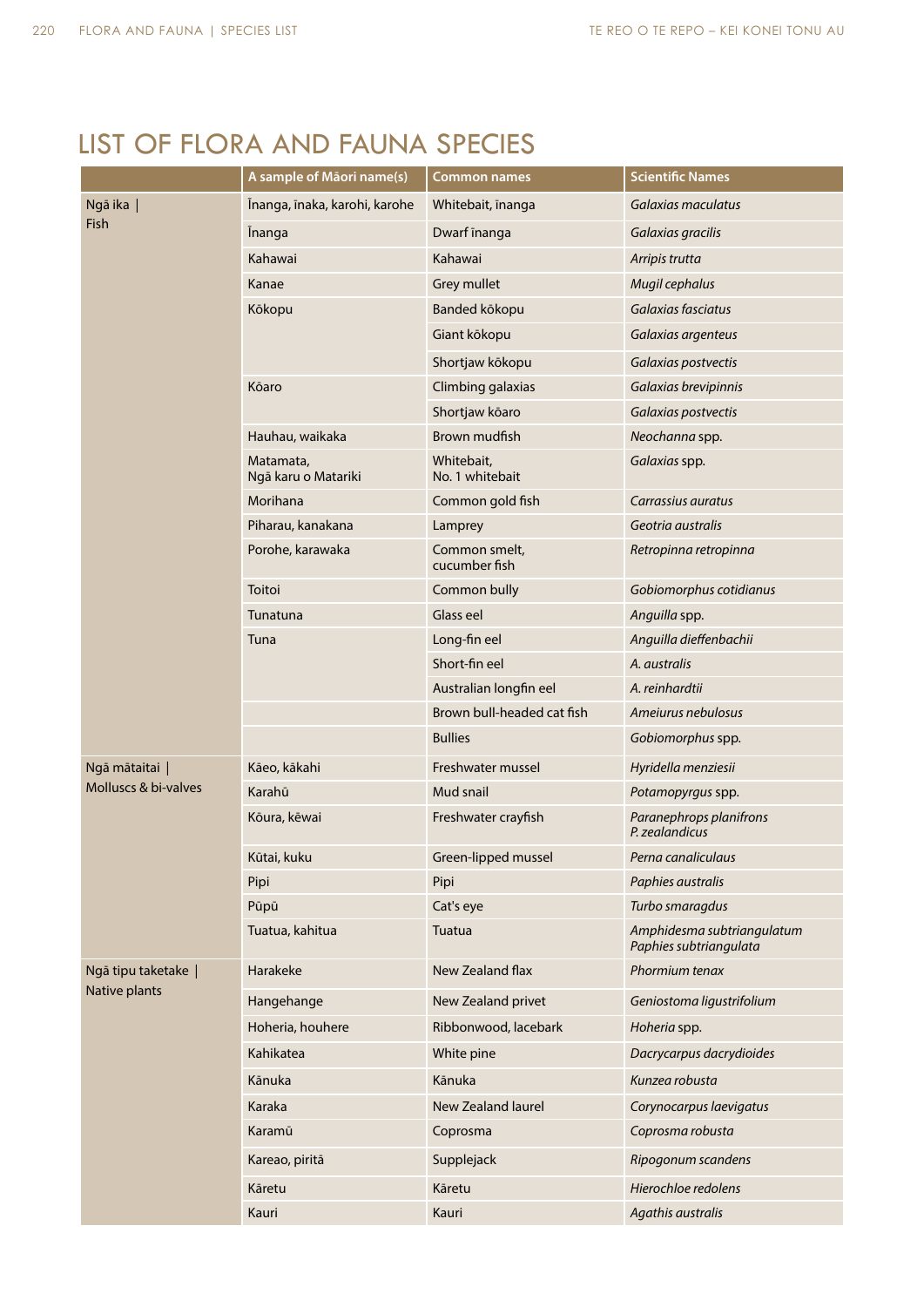|                            | A sample of Māori name(s)             | <b>Common names</b>              | <b>Scientific Names</b>                       |
|----------------------------|---------------------------------------|----------------------------------|-----------------------------------------------|
| Ngā tipu taketake          | Kawakawa                              | Kawakawa                         | Piper excelsum                                |
| Native plants<br>continued | Kiekie                                | Gigi bush, gigi                  | Freycinetia banksii                           |
|                            | Kōkihi, rengamutu,<br>tūtae-ika-moana | Native spinach                   | Tetragonia spp.                               |
|                            | Koromiko                              | Hebe                             | Veronica salicifolia, V. stricta              |
|                            | Kōwhai, kō'wai                        | Kōwhai                           | Sophora spp.                                  |
|                            | Kowhangatara                          | Spinifex                         | Spinifex sericeus                             |
|                            | Kōwhitiwhiti, poniu,<br>panapana      | Native watercress                | Rorippa spp.                                  |
|                            | Kūmara                                | Sweet potato                     | Ipomoea batatas                               |
|                            | Kūmarahou                             | Gumdigger's soap                 | Pomaderris kumeraho                           |
|                            | Kuta, ngāwhā, paopao                  | Giant spike sedge                | Eleocharis sphacelata                         |
|                            | Māhoe                                 | Whiteywood                       | Melicytus ramiflorus                          |
|                            | Maire tawake, waiwaka                 | Swamp maire                      | Syzygium maire                                |
|                            | Makamaka                              | Marsh, saltmarsh ribbonwood      | Plagianthus divaricatus                       |
|                            | Makomako                              | Wineberry                        | Aristotelia serrata                           |
|                            | Mamaku                                | <b>Black tree fern</b>           | Cyathea medullaris                            |
|                            | Mānuka, kahikatoa                     | New Zealand tea tree             | Leptospermum scoparium                        |
|                            | Mapou, matipo                         | Mapou, matipo                    | Myrsine australis                             |
|                            | Mataī                                 | Mataī                            | Prumnopitys taxifolia                         |
|                            | Mikoikoi, tūkāuki                     | New Zealand satin flower         | Libertia spp.                                 |
|                            | Mingimingi                            | Swamp mingimingi                 | Coprosma propinqua                            |
|                            | Miro                                  | Miro                             | Prumnopitys ferruginea                        |
|                            | Mouka, mātātā                         | Water fern<br>Hen & chicken fern | Histiopteris incisa<br>Asplenium bulbiferum   |
|                            | Nahui                                 | Nahui                            | Alternanthera nahui                           |
|                            | Nau                                   | Cook's scurvy grass              | Lepidium oleraceum                            |
|                            | Nīkau                                 | Nīkau palm                       | Rhopalostylis sapida                          |
|                            | Oioi                                  | Jointed wire rush                | Apodasmia similis                             |
|                            | Pānakenake                            | Pratia                           | Lobelia angulata                              |
|                            | Patē, patetē                          | Seven finger                     | Schefflera digitata                           |
|                            | Pīngao                                | Pīngao, golden sand sedge        | Ficinia spiralis                              |
|                            | Piripiri                              | Purple bidibidi                  | Acaena inermis                                |
|                            | Ponga                                 | Silver fern                      | Cyathea dealbata                              |
|                            | Puha                                  | Sow thistle                      | Sonchus spp.                                  |
|                            | Pukatea                               | Pukatea                          | Laurelia novae-zelandiae                      |
|                            | Pukupuku                              | Rasp fern                        | Doodia media                                  |
|                            | Pūrekireki, pūrei, pūreirei,<br>pukio | Carex, swamp sedge               | Carex virgata, C. secta,<br>C. gaudichaudiana |
|                            | Putaputawētā, kaiwētā                 | Marbleleaf                       | Carpodetus serratus                           |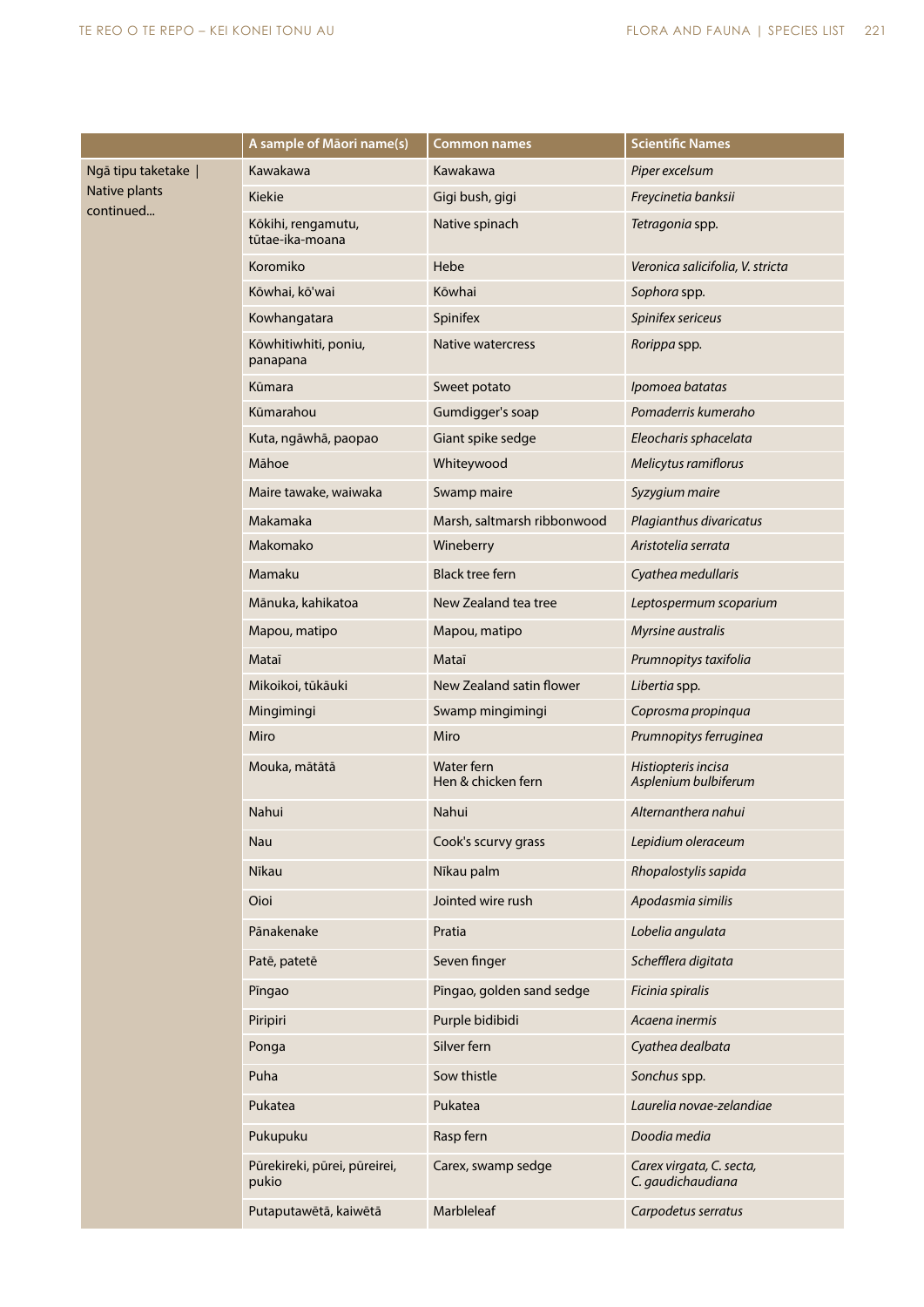|                            | A sample of Māori name(s)             | <b>Common names</b>                   | <b>Scientific Names</b>                              |
|----------------------------|---------------------------------------|---------------------------------------|------------------------------------------------------|
| Ngā tipu taketake          | Rautahi                               | Cutty grass                           | Carex geminata                                       |
| Native plants<br>continued | Rauparaha                             | Shore bindweed                        | Calystegia soldanella                                |
|                            | Raupō, koarearea                      | Raupō, bulrush                        | Typha orientalis                                     |
|                            | Raurekau, manono, kanono,<br>kawariki | Raurekau, manono, kanono,<br>kawariki | Coprosma grandifolia,<br>C. autumnalis               |
|                            | Remuremu                              | <b>Bonking grass</b>                  | Selliera radicans                                    |
|                            | Rimu                                  | Rimu                                  | Dacrydium cupressinum                                |
|                            | Tapuwae karitehe                      | Musk                                  | <b>Mazus radicans</b>                                |
|                            | Tātarāmoa                             | <b>Bush lawyer</b>                    | Rubus cissoides                                      |
|                            | Tauhinu                               | Tauhinu                               | Ozothamnus leptophyllus                              |
|                            | Tawapou                               | Native jasmine                        | Parsonsia heterophylla                               |
|                            | Tī kōuka, kōuka, mauku,<br>whanake    | Cabbage tree                          | Cordyline australis                                  |
|                            | Toetoe                                | Toetoe                                | Austroderia spp.                                     |
|                            | Turutu                                | Swamp turutu                          | Dianella haematica                                   |
|                            | Tūtae kōau                            | Native celery                         | Apium prostratum subsp.<br>prostratum var. filiforme |
|                            | Tutu, tūpākihi                        | Tutu                                  | Coriaria spp.                                        |
|                            | Tūtunawai                             | Swamp willow-weed                     | Persicaria decipiens                                 |
|                            | Ūpoko-a-tangata                       | Giant umbrella sedge                  | Cyperus ustulatus                                    |
|                            | Ureure (tidal)                        | Glasswort                             | Salicornia quinqueflora                              |
|                            | Waewae kahu                           | Tangle fern                           | Gleichenia dicarpa                                   |
|                            | Wharariki                             | <b>Mountain flax</b>                  | Phormium cookianum                                   |
|                            | Whekī                                 | Rough tree fern                       | Dicksonia squarrosa                                  |
|                            | Wīwī                                  | Bamboo rush                           | Sporadanthus spp.                                    |
|                            |                                       | Bulrush, three-square                 | Schoenoplectus pungens                               |
|                            |                                       | Jointed twig rush                     | Machaerina rubiginosa                                |
|                            |                                       | Rushes                                | Juncus spp.                                          |
|                            |                                       | Sand coprosma                         | Coprosma acerosa                                     |
|                            |                                       | Shore pimpernel                       | Samolus repens                                       |
|                            |                                       | Soft stem bulrush                     | Schoenoplectus tabermontanii                         |
|                            |                                       | Wire rush                             | Empodisma spp.                                       |
|                            |                                       | Fountain sedge                        | Lepidosperma neozelandicum                           |
|                            |                                       | <b>Gumland grass tree</b>             | Dracophyllum lessonianum                             |
|                            |                                       | Kākābeak                              | Clianthus spp.                                       |
|                            |                                       | Little hard fern                      | Blechnum penna-marina                                |
|                            |                                       | Maidenhair                            | Adiantum spp.                                        |
|                            |                                       |                                       |                                                      |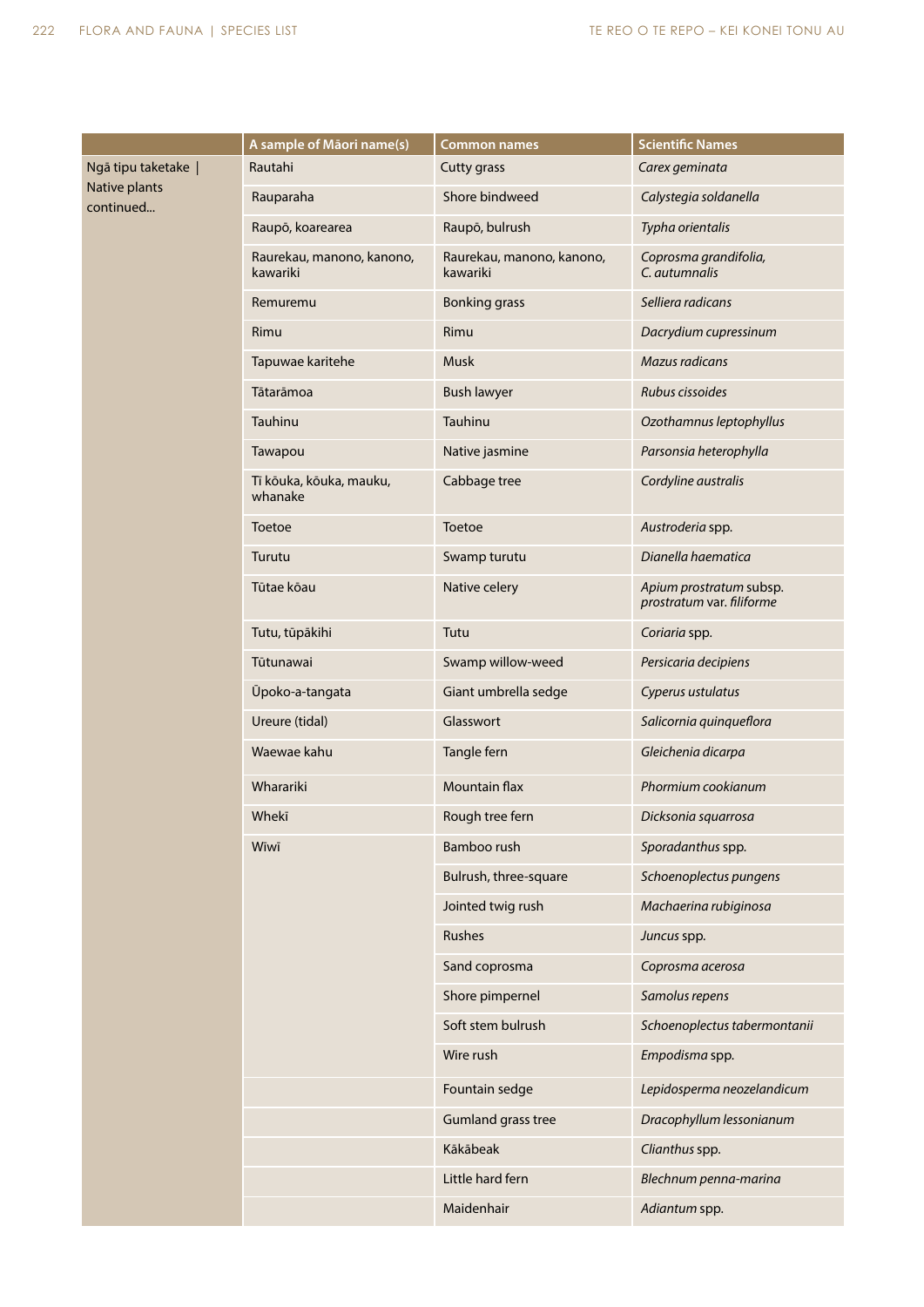|                            | A sample of Māori name(s)  | <b>Common names</b>                          | <b>Scientific Names</b>                         |
|----------------------------|----------------------------|----------------------------------------------|-------------------------------------------------|
| Ngā tipu taketake          |                            | Shore cotula                                 | Leptinella dioica                               |
| Native plants<br>continued |                            | Swamp daisy                                  | Olearia solandri                                |
|                            |                            | Swamp millet                                 | Isachne globosa                                 |
|                            |                            | Tussock                                      | Chionochloa spp.                                |
| Ngā tipu mai tāwāhi        | Rākau Pākeha               | Alligator weed                               | Alternanthera philoxeroides                     |
| <b>Exotic plants</b>       |                            | <b>Brazilian waterweed</b>                   | Egeria densa                                    |
|                            |                            | Blackberry                                   | Rubus spp.                                      |
|                            |                            | <b>Crack willow</b>                          | Salix fragilis                                  |
|                            |                            | Elephant grass                               | Pennisetum purpureum                            |
|                            |                            | Grey willow                                  | Salix cinerea                                   |
|                            |                            | <b>Gum tree</b>                              | Eucalyptus spp.                                 |
|                            |                            | Hornwort                                     | Ceratophyllum demersum                          |
|                            |                            | Kikuyu grass                                 | Cenchrus clandestinus                           |
|                            |                            | Macrocarpa                                   | Cupressus macrocarpa                            |
|                            |                            | Oxygen weed                                  | Elodea canadansis                               |
|                            |                            | Pampas                                       | Cortaderia spp.                                 |
|                            |                            | Pine                                         | Pinus spp.                                      |
|                            |                            | Privet                                       | Ligustrum lucidum, L. sinense                   |
|                            |                            | Reed sweetgrass                              | Glyceria maxima                                 |
|                            |                            | Wandering willy                              | Tradescantia fluminensis                        |
|                            |                            | Yellow flag iris                             | Iris pseudacorus                                |
|                            |                            | Yorkshire fog                                | <b>Holcus lanatus</b>                           |
|                            | Taro                       | Taro                                         | Colocasia esculenta                             |
|                            | Wātakirihi                 | <b>Common watercress</b>                     | Nasturtium spp.                                 |
| Ngā manu   Birds           | Kāhu                       | Swamp harrier                                | Circus approximans                              |
|                            | Kāruhiruhi                 | Pied shag                                    | Phalacrocorax varius                            |
|                            | Kawau,<br>kawau-tua-whenua | Black shag, great cormorant                  | Phalacrocorax carbo                             |
|                            | Kawau paka                 | Little shag                                  | Phalacrocorax melanoleucos                      |
|                            | Kawau tūī                  | Little black shag, little black<br>cormorant | Phalacrocorax sulcirostris                      |
|                            | Kiwi                       | Kiwi                                         | Apteryx spp.                                    |
|                            | Korimako, makomako         | <b>Bellbird</b>                              | Anthornis melanura                              |
|                            | Kōtare                     | Sacred kingfisher                            | Todiramphus sanctus                             |
|                            | Kotoreke, koitareke        | Marsh crake                                  | Porzana pusilla                                 |
|                            | Kotuku                     | Kotuku, egret                                | Egretta alba modesta<br>E. garzetta immaculatae |
|                            | Kotuku-ngutupapa           | Royal spoonbill                              | Platalea leucorodia regia                       |
|                            |                            |                                              |                                                 |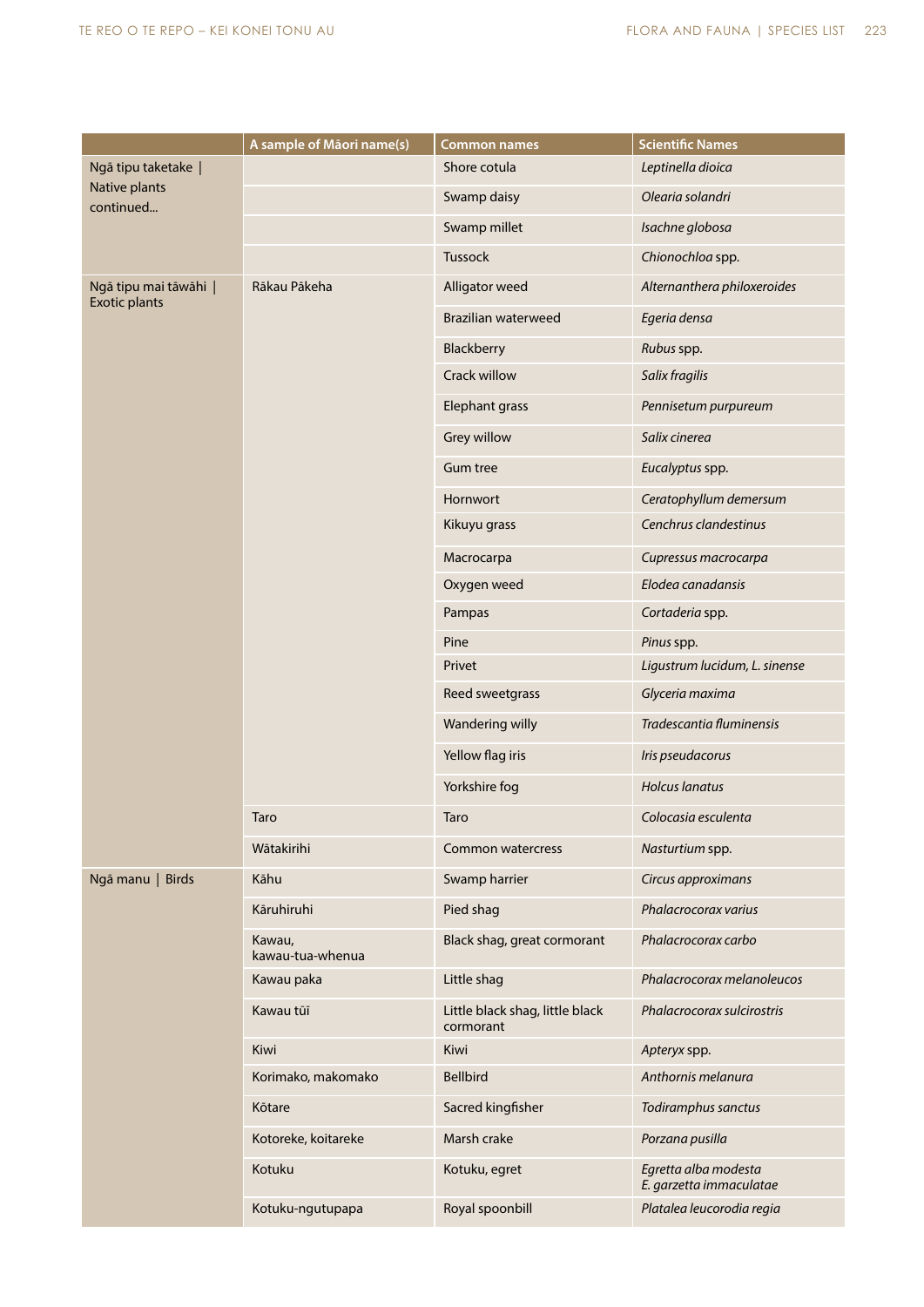|                                    | A sample of Māori name(s)                   | <b>Common names</b>                                | <b>Scientific Names</b>                            |
|------------------------------------|---------------------------------------------|----------------------------------------------------|----------------------------------------------------|
| Ngā manu   Birds<br>continued      | Kuruwhengi                                  | Australasian shoveler,<br>spoonbill                | Anas rhynchotis variegata                          |
|                                    |                                             | Northern shoveler                                  | Anas clypeata                                      |
|                                    | Mātātā                                      | Fernbird                                           | Bowdleria punctata                                 |
|                                    | Matuku                                      | Australasian bittern                               | <b>Botaurus poiciloptilus</b>                      |
|                                    | Matuku-moana                                | White-faced heron,<br>blue crane                   | Ardea novaehollandiae                              |
|                                    | Pāpango, matapōuri, raipo,<br>titipõrangi   | New Zealand scaup, black teal<br>duck, diving duck | Aythya novaseelandiae                              |
|                                    | Pārera                                      | Grey duck                                          | Anas superciliosa                                  |
|                                    | Pāteke                                      | <b>Brown teal</b>                                  | Anas chlorotis                                     |
|                                    | Poaka                                       | Pied stilt                                         | Himantopus himantopus                              |
|                                    | Pūtangitangi, pūtakitaki, pari              | Paradise shelduck                                  | Tadorna variegata                                  |
|                                    | Pūteketeke, kāha, kāmana                    | Australasian crested grebe                         | Podiceps cristatus                                 |
|                                    | Pūweto, putoto                              | Spotless crake                                     | Porzana tabuensis                                  |
|                                    | Riroriro                                    | Grey warbler                                       | Gerygone igata                                     |
|                                    | Ruru, rurukoukou, koukou                    | Morepork, New Zealand owl                          | Ninox novaeseelandiae                              |
|                                    | Tauhou                                      | Silvereye                                          | Zosterops lateralis                                |
|                                    | Tuī, koko                                   | Tui, parson bird                                   | Prosthemadera novaeseelandiae                      |
|                                    | Tūturiwhatu, pohowera                       | <b>Banded dotterel</b>                             | Charadrius bicinctus                               |
|                                    | Wāna, wani, kakiānau                        | <b>Black swan</b>                                  | Cygnus atratus                                     |
|                                    | Weka                                        | Woodhen                                            | Gallirallus australis                              |
|                                    | Weweia, taihoropī,<br>taratimoho, totokipio | New Zealand dabchick                               | Poliocephalus rufopectus                           |
|                                    |                                             | Canada goose (exotic)                              | Branta canadansis                                  |
|                                    |                                             | Caspian tern                                       | Hydroprogne caspia                                 |
|                                    |                                             | Greylag goose (exotic)                             | Anser anser                                        |
|                                    |                                             | Mallard (exotic)                                   | Anas platyrhynchos                                 |
|                                    |                                             | White swan (exotic)                                | Acygnus olor                                       |
| Ngā whāngote  <br><b>Mammals</b>   | Kiore                                       | Rat (exotic)                                       | Rattus spp.                                        |
|                                    | Pekapeka                                    | Short-tailed bat<br>Long-tailed bat                | Mysticina tuberculata<br>Chalinolobus tuberculatus |
|                                    | Tuatara                                     | Tuatara                                            | Sphenodon spp.                                     |
|                                    |                                             | Common (brushtail) possum<br>(exotic)              | Trichosurus vulpecula                              |
|                                    |                                             | Ferret (exotic)                                    | Mustela spp.                                       |
|                                    |                                             | Mouse (exotic)                                     | Mus spp.                                           |
|                                    |                                             | Stoat (exotic)                                     | Mustela spp.                                       |
| Ngā tuaiwi-kore  <br>Invertebrates | Anuhe, moka, mūharu                         | Windower caterpillar                               | Orthoclydon praefactata                            |
|                                    | Mokamoka harakeke                           | Flax notcher caterpillar                           | Tmetolophoto steropastis                           |
|                                    | Noke, toke                                  | Earthworm                                          | Megascolides maoricus,<br>Octochaetus multiporus   |